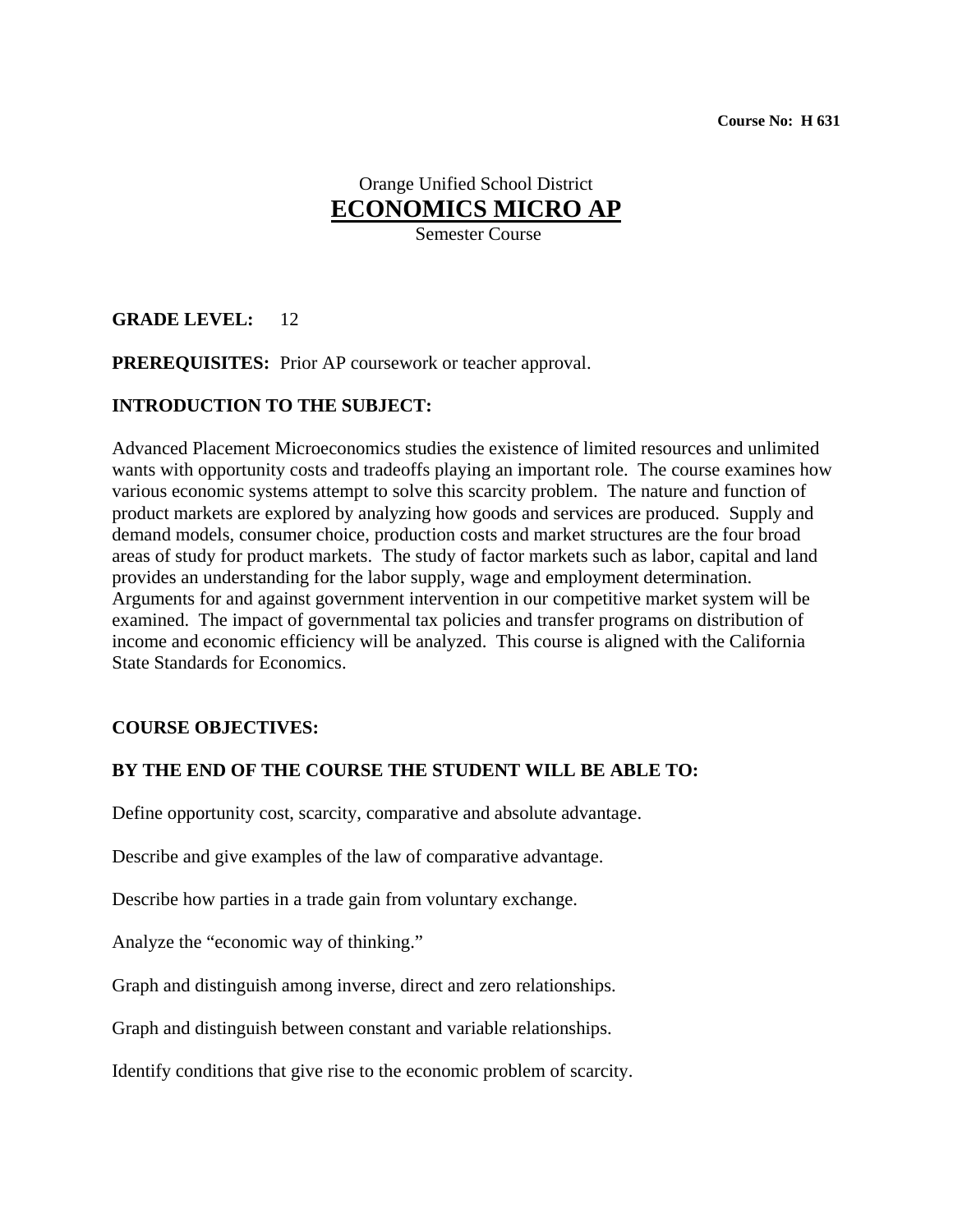AP Microeconomics Page 2

Identify the opportunity costs of various courses of action involving a hypothetical problem.

Construct production possibilities curves from sets of hypothetical data.

Apply the concept of opportunity cost to a production possibilities curve.

Analyze the significance of different locations on above and below a production possibility curve.

Compare and contrast the effects of societal priorities on the slope, outer limits, and operating points on the curve.

Identify the three questions every economic system must answer.

Analyze the advantage and disadvantages of the three basic economic systems.

List and explain the determinants of supply and demand.

Define diminishing marginal utility and explain its law.

Determine and graph equilibrium supply and demand.

Differentiate between "change in quantity demand" and "change in demand."

Analyze determinants that cause supply and demand curves to shift.

Define the price elasticity of demand.

Explain the factors that make demand elastic or inelastic.

Define elasticity for supply and factors that make it elastic or inelastic.

Define and graph price ceilings and price floors.

Evaluate the effects on the markets of price ceilings and price floors.

Define and graph the various costs of production for the firm.

Define and graph profit, loss, break-even point and shut-down points.

Analyze the contrasts between explicit and implicit costs.

Compute and graph average fixed costs, average variable costs, average total cost, and marginal costs.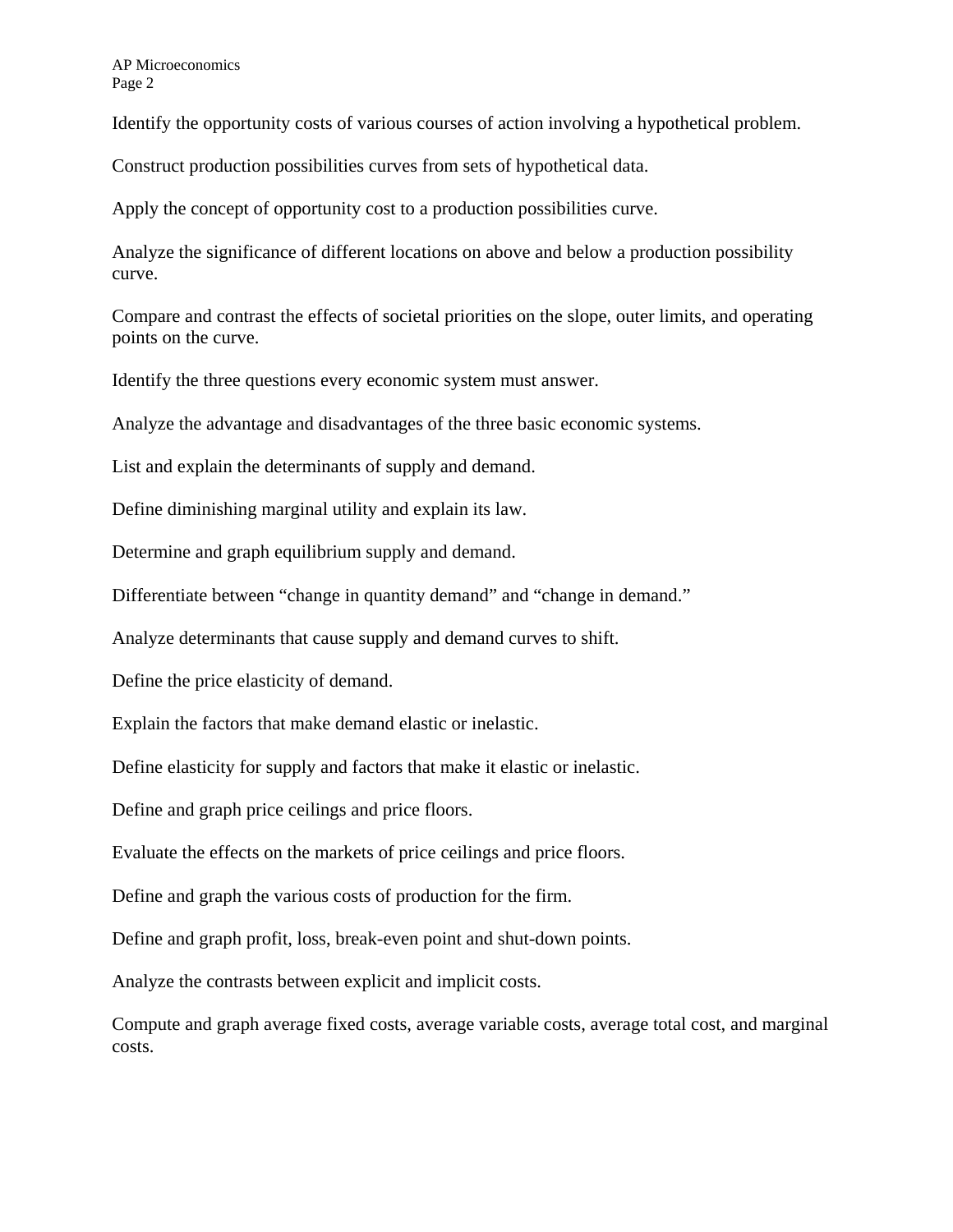AP Microeconomics Page 3

Define and list characteristics of perfect competition, monopoly, monopolistic competition and oligopoly.

Describe how a profit-maximizing firm determines the amount.

Explain and graph the profit-maximizing rule for all types of competition.

Contrast monopolies and natural monopolies.

Describe the advantages and disadvantage of the different structures of firms in the market.

Explain and graph the relationship of marginal revenue to price.

In the factor market, define derived demand, marginal revenue product, marginal physical product and marginal resource cost of resources to be used.

Explain the marginal productivity theory.

Define economic rent and how it is determined.

Compare and contrast public and private goods.

Define externalities and their role in the production of goods.

Define tax incidence and graph how it is shifted.

Use cost benefit analysis to explain world trade actions.

Identify incentives that encourage specialization and trade.

Describe and analyze protectionism and free trade.

Explain how exchange rates work.

#### **COURSE OVERVIEW AND APPROXIMATE UNIT TIME ALLOTMENTS:**

(California Content Standards noted in **bold**)

#### **FIRST SEMESTER WEEKS**

- I. Basic Economic Concepts
	- A. Scarcity: the nature of economic systems (**12.1.1**) 3
	- B. Opportunity costs and production possibilities (**12.1.2**)
	- C. Specialization and comparative advantage (**12.1.3, 12.6.3**)
	- D. The functions of all economic systems (**12.1.5**)
	- E. Property rights and the role of incentives (**12.1.4**)
	- F. Marginal analysis (**12.1.2**)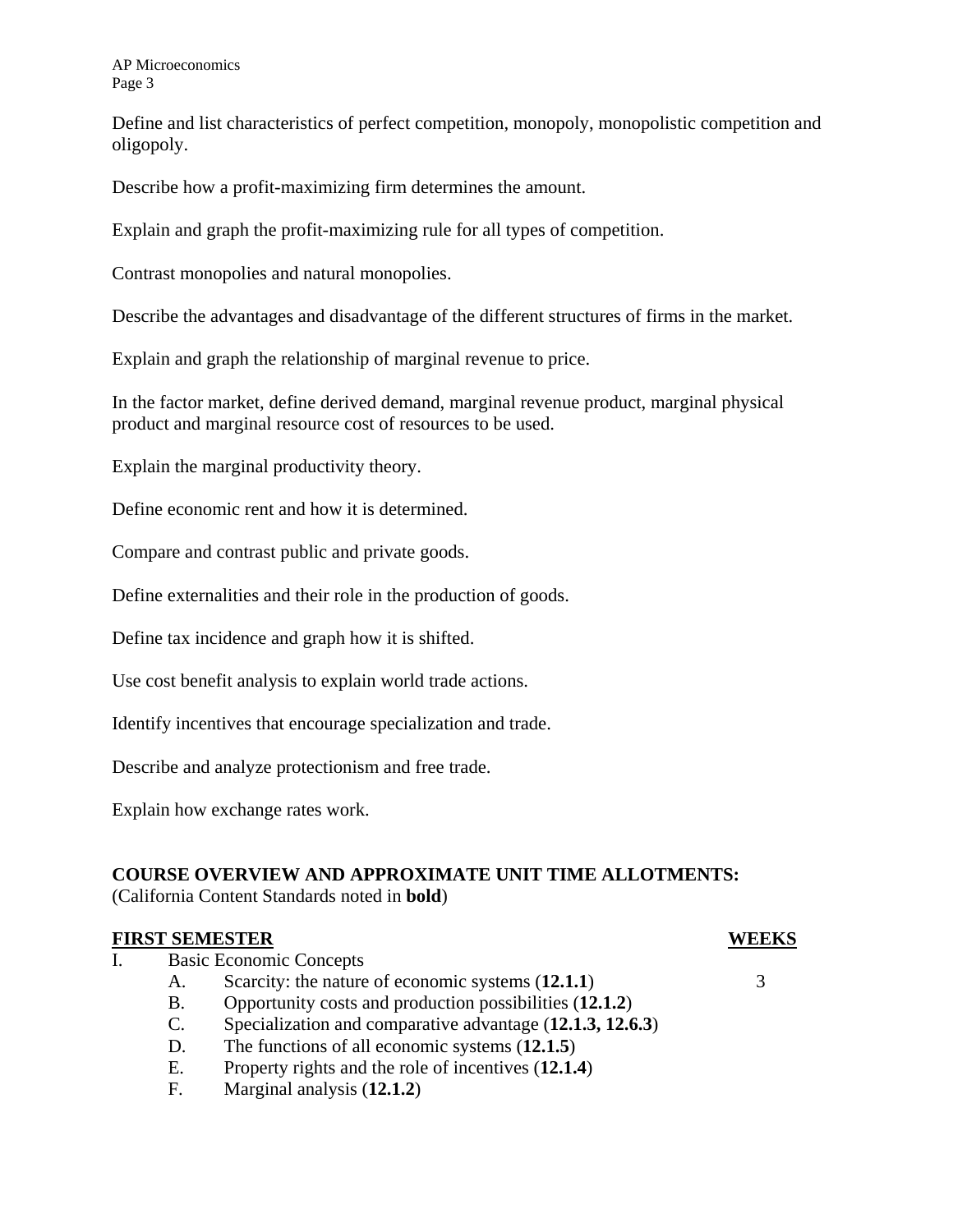# **WEEKS**

- II. The Nature and Functions of Product Markets 9
	- A. Supply and demand
		- 1. Market equilibrium (**12.2.1, 12.2.2**)
		- 2. Price quantity and determination (**12.2.1, 12.2.2**)
		- 3. Basic manipulation of supply and demand including price floors and ceilings (**12.2.6**)
		- 4. Elasticity (**12.2.4**)
			- a. Price, income and cross-price elasticity of demand
			- b. Price elasticity and supply
	- B. Models of consumer choice
		- 1. Total utility and marginal utility (**12.2..5 to 12.2.8**)
		- 2. Individual and market demand curves (**12.2.5, 12.2.7**)
		- 3. Utility maximization: equalizing marginal utility (**12.2.8**)
		- 4. Income and substitution effects (**12.2.4**)
	- C. Firm's production, costs, revenues
		- 1. Production functions: short and long term (**12.1.3**)
		- 2. Marginal product and diminishing returns (**12.2.1**)
		- 3. Short-run costs (**12.2.2**)
		- 4. Long-run costs and economies of scale (**12.2.7**)
		- 5. Cost minimizing input combination (**12.2.7**)
	- D. Firm's behavior and market structure
		- 1. Profit
			- a. Accounting vs. economic profit (**12.1.3**)
			- b. Normal profit (**12.1.3**)
			- c. Profit maximization rule:  $mr = mc(12.1.2)$
		- 2. Perfect competition (**12.2.2, 12.2.3**)
			- a. Profit maximization
			- b. Short-run supply and shutdown decision
			- c. Firm's behavior in the short and long run
			- d. Efficiency and perfect competition
		- 3. Imperfect competition (**12.2.2, 12.2.3**)
			- a. Monopoly
				- 1. Sources of market power
				- 2. Profit maximization
				- 3. Inefficiency of monopoly
				- 4. Price discrimination
			- b. Oligopoly
				- 1. Interdependence, collusion, cartels
				- 2. Game theory and strategic behavior
			- c. Monopolistic competition
				- 1. Product differentiation and role of advertising
				- 2. Profit maximization
				- 3. Short-run and long-run equilibrium
				- 4. Excess capacity and inefficiency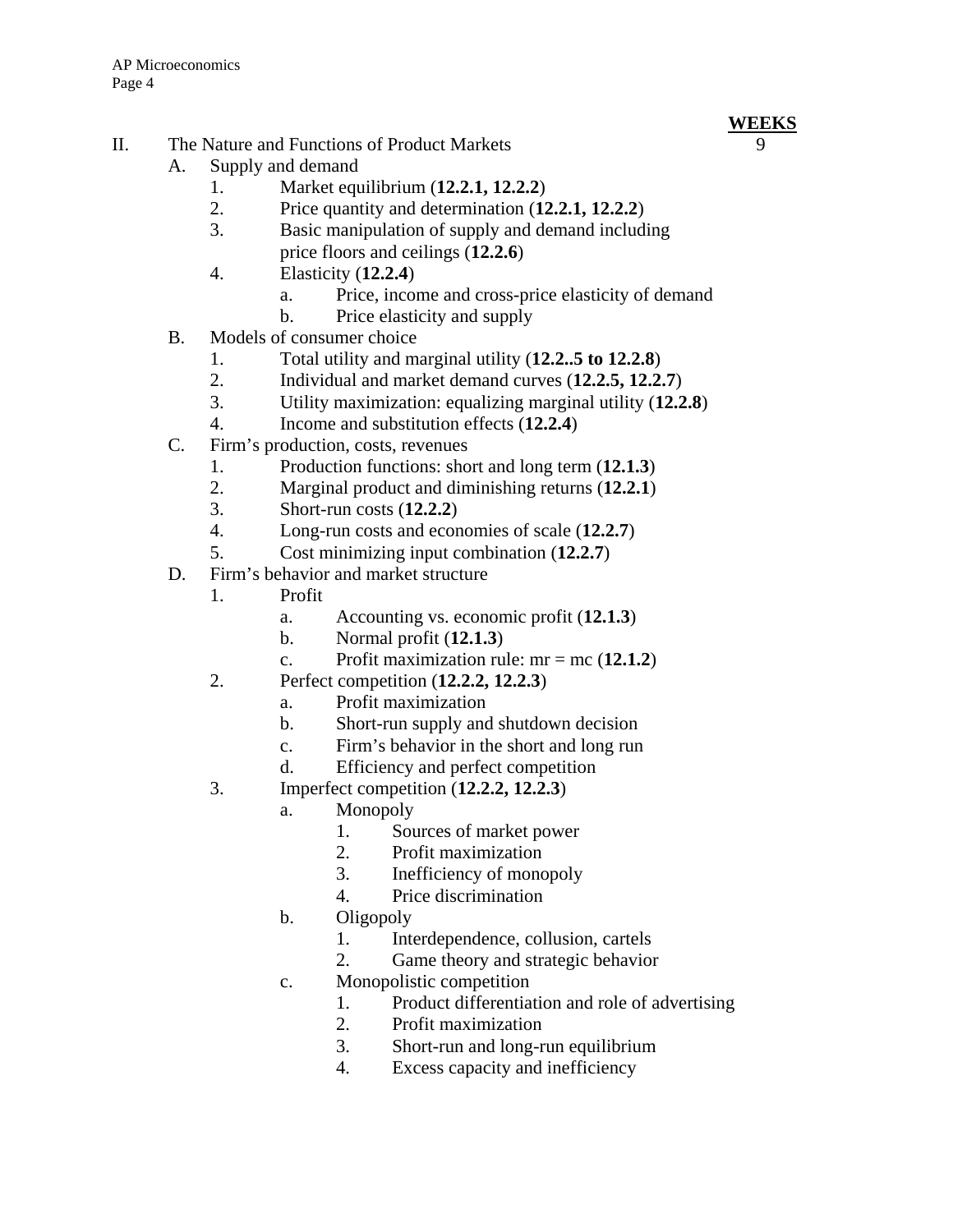# III. Factor Markets

- A. Derived factor demand (**12.4.1, 12.4.2**)
- B. Determination of wages and other factor prices (**12.4.3, 12.4.4**)
- C. Labor market and firm's hiring of labor (**12.4.1, 12.4.2**)
- D. Market distribution of income (**12.5.2**)

# IV. Market Failure and the Role of Government 3

- A. Externalities (**12.3.1, 12.3.2, 12.6.4**)
	- 1. Marginal social benefit and marginal social cost (**12.6.1, 12.6.2**)
	- 2. Positive externalities
	- 3. Negative externalities
	- 4. Remedies
- B. Public goods (**12.1.4, 12.4.1**)
	- 1. Public versus private goods
	- 2. Provision of public goods
- C. Public policy to promote competition (**12.3.3, 12.3.4, 12.5.3**)
	- 1. Antitrust policy
	- 2. Regulation
- D. Distribution of income (**12.4.3, 12.4.4**)
	- 1. Equity
	- 2. Sources of income inequality

# **DATE OF CONTENT REVISION:** NEW - May 2005

**DATE OF BOARD APPROVAL:** June 23, 2005

# **Addendum THE CALIFORNIA CONTENT STANDARDS GRADE 12 ECONOMICS**

#### **PRINCIPLES OF ECONOMICS**

#### **12.1 Students understand common economic terms and concepts and economic reasoning.**

- 1. Examine the causal relationship between scarcity and the need for choices.
- 2. Explain opportunity cost and marginal benefit and marginal cost.
- 3. Identify the difference between monetary and non-monetary incentives and how changes in incentives cause changes in behavior.
- 4. Evaluate the role of private property as an incentive in conserving and improving scarce resources, including renewable and nonrenewable natural resources.

**WEEKS**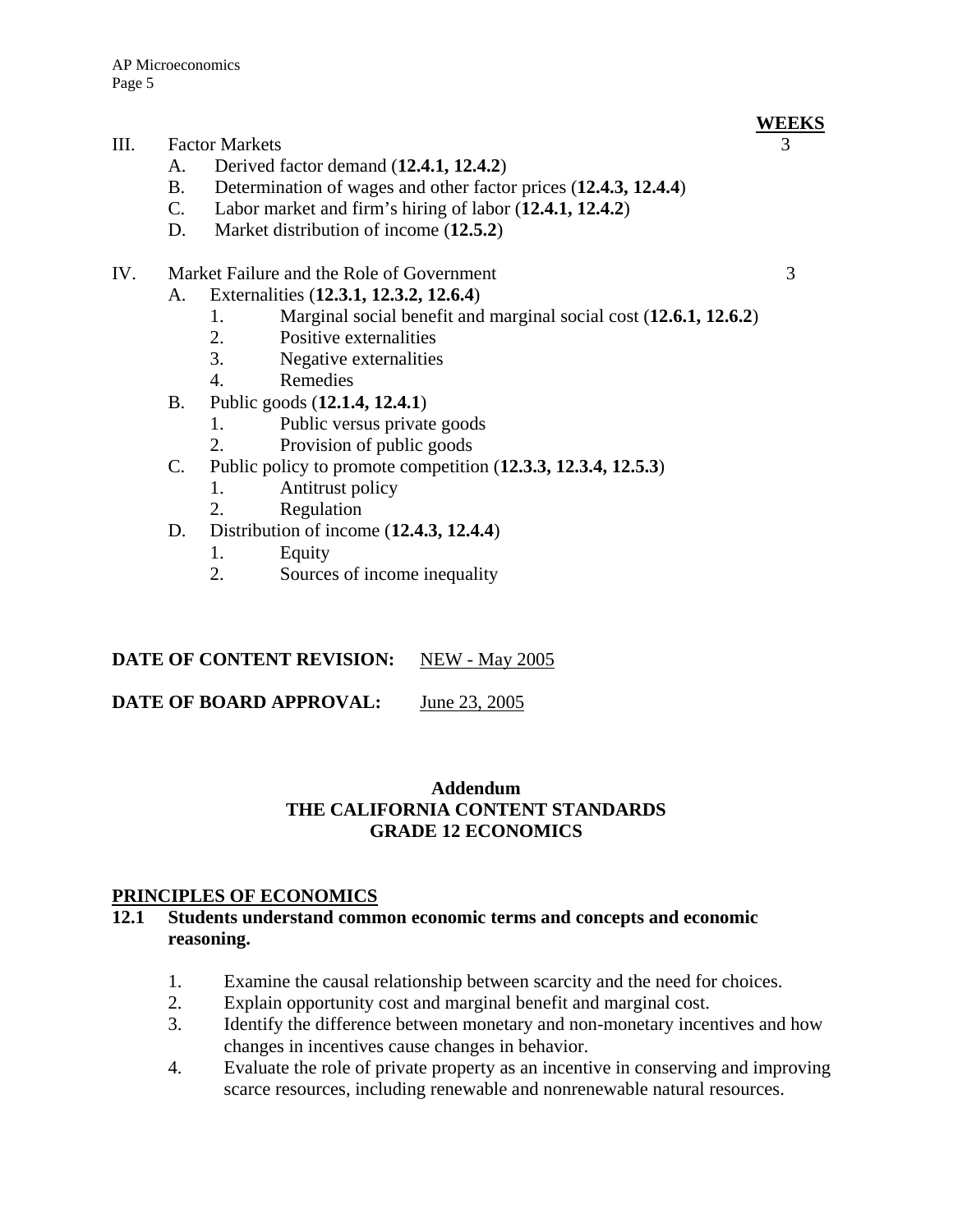5. Analyze the role of a market economy in establishing and preserving political and personal liberty (e.g., through the works of Adam Smith).

# **12.2 Students analyze the elements of America's market economy in a global setting.**

- 1. Understand the relationship of the concept of incentives to the law of supply and the relationship of the concept of incentives and substitutes to the law of demand.
- 2. Discuss the effects of changes in supply and/or demand on the relative scarcity, price, and quantity of particular products.
- 3. Explain the roles of property rights, competition, and profit in a market economy.
- 4. Explain how prices reflect the relative scarcity of goods and services and perform the allocative function in a market economy.
- 5. Understand the process by which competition among buyers and sellers determines a market price.
- 6. Describe the effect of price controls on buyers and sellers.
- 7. Analyze how domestic and international competition in a market economy affects goods and services produced and the quality, quantity, and price of those products.
- 8. Explain the role of profit as the incentive to entrepreneurs in a market economy.

# **12.3 Students analyze the influence of the federal government on the American economy.**

- 1. Understand how the role of government in a market economy often includes providing for national defense, addressing environmental concerns, defining and enforcing property rights, attempting to make markets more competitive, and protecting consumers' rights.
- 2. Identify the factors that may cause the costs of government actions to outweigh the benefits.
- 3. Describe the aims of government fiscal policies (taxation, borrowing, spending) and their influence on production, employment, and price levels.
- 4. Understand the aims and tools of monetary policy and their influence on economic activity (e.g., the Federal Reserve).

# **12.4 Students analyze the elements of the U.S. labor market in a global setting.**

- 1. Understand the operations of the labor market, including the circumstances surrounding the establishment of principal American labor unions, procedures that unions use to gain benefits for their members, the effects of unionization, the minimum wage, and unemployment insurance.
- 2. Describe the current economy and labor market, including the types of goods and services produced, the types of skills workers need, the effects of rapid technological change, and the impact of international competition.
- 3. Discuss wage differences among jobs and professions, using the laws of demand and supply and the concept of productivity.
- 4. Explain the effects of international mobility of capital and labor on the U.S. economy.